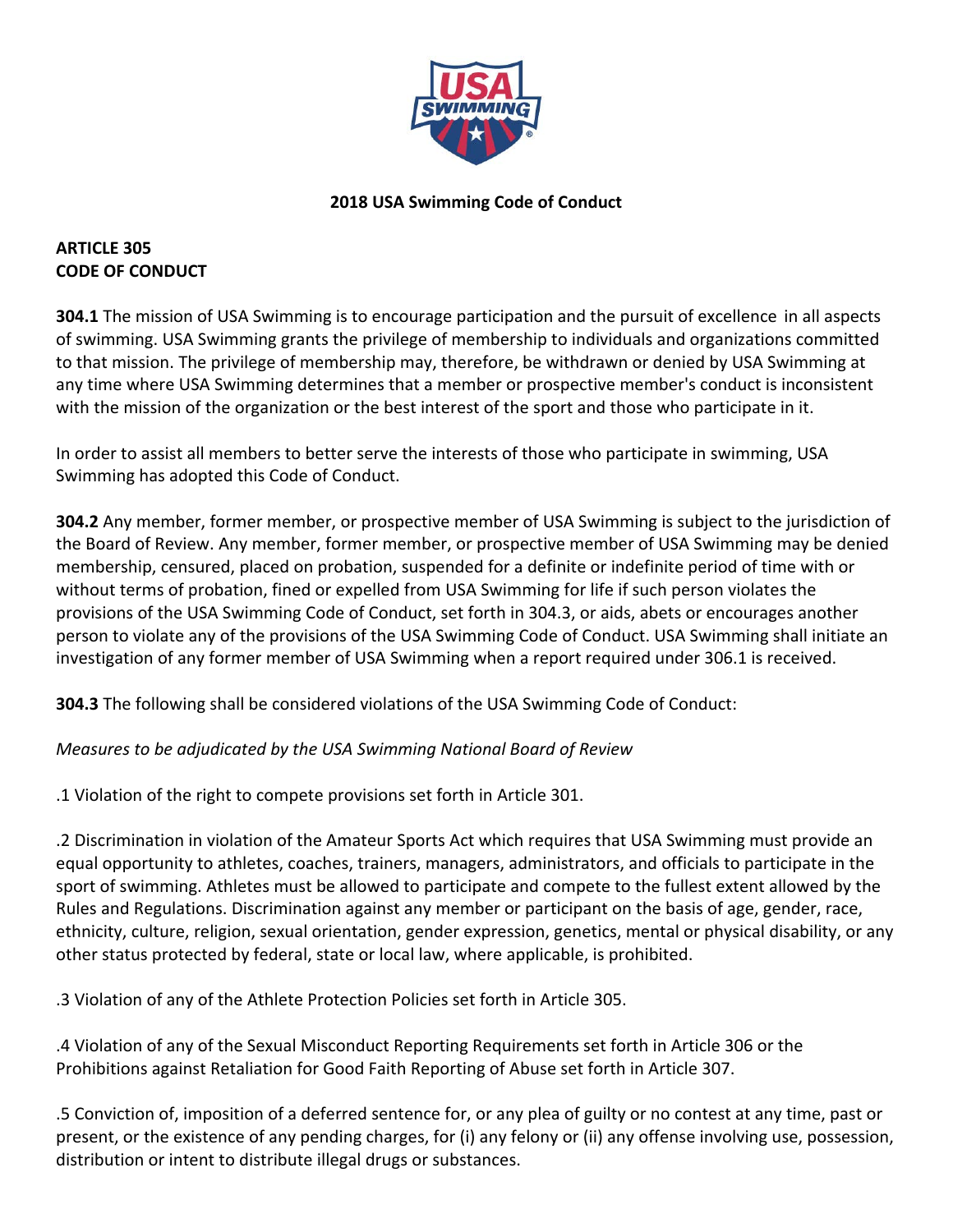6. The sale or distribution of illegal drugs or the illegal sale or distribution of any substance listed on FINA's recognized list of banned substances.

.7 The use of illegal drugs in the presence of an athlete, by a coach, official, trainer, or a person who, in the context of swimming, is in a position of authority over, that athlete.

.8 The providing of alcohol to an athlete by a coach, official, trainer, manager or any other person where the athlete is under the legal age allowed to consume or purchase alcohol in the state where the alcohol is provided.

.9 The abuse of alcohol in the presence of an athlete under the age of eighteen (18), by a coach, official, trainer, or a person who, in the context of swimming, is in a position of authority over that athlete.

.10 For any USA Swimming member club or coach to knowingly:

- A. allow any person who has been sanctioned with a membership suspension by the Center for SafeSport or USA Swimming to coach or instruct any of its athlete members,
- B. aid or abet coaching or instruction of athletes by any person who has been sanctioned with a membership suspension by the Center for SafeSport or USA Swimming or
- C. allow any person who has been sanctioned with a membership suspension by the Center for SafeSport or USA Swimming to have an ownership interest in such USA Swimming club or its related entities.

# *Measures to be adjudicated by the USA Swimming Zone Boards of Review*

.11 Any act of fraud, deception or dishonesty in connection with any USA Swimming‐related activity.

.12 Any non‐consensual physical contact, obscene language or gesture, or other threatening language or conduct directed towards any meet official and which is related to any decision made by such official in connection with a USA Swimming sanctioned competition.

.13 Action, other than through general advertising, by a coach, owner, officer, volunteer, representative, or employee of a swim club, or a USA Swimming or LSC employee, either through direct contact with an athlete or the encouragement of others, to recruit or otherwise encourage an athlete who is already a member of a USA Swimming member swim club to leave that club, unless the acting party receives prior written approval to recruit or encourage the athlete to change affiliation from the designated club representative of the athlete's existing USA Swimming‐member swim club or contact is initiated by the athlete, the athlete's parent or authorized representative. General advertising includes any information that is:

- A. Distributed to an identifiable general population where there is a reasonable expectation that the majority of that population are not current members of USA Swimming, or
- B. Placed in or on any item that is sold.

In the event of a violation of this section, a sanction may be imposed against any coach, owner, officer, volunteer, representative or employee of a swim club, or against any such club, or any combination thereof, as appropriate.

.14 Violation of any team misconduct rule as established by the USOC, USA Swimming, any Zone or LSC team authority.

.15 Any other material and intentional act, conduct or omission not provided for above, which is detrimental to the image or reputation of USA Swimming, a LSC or the sport of swimming.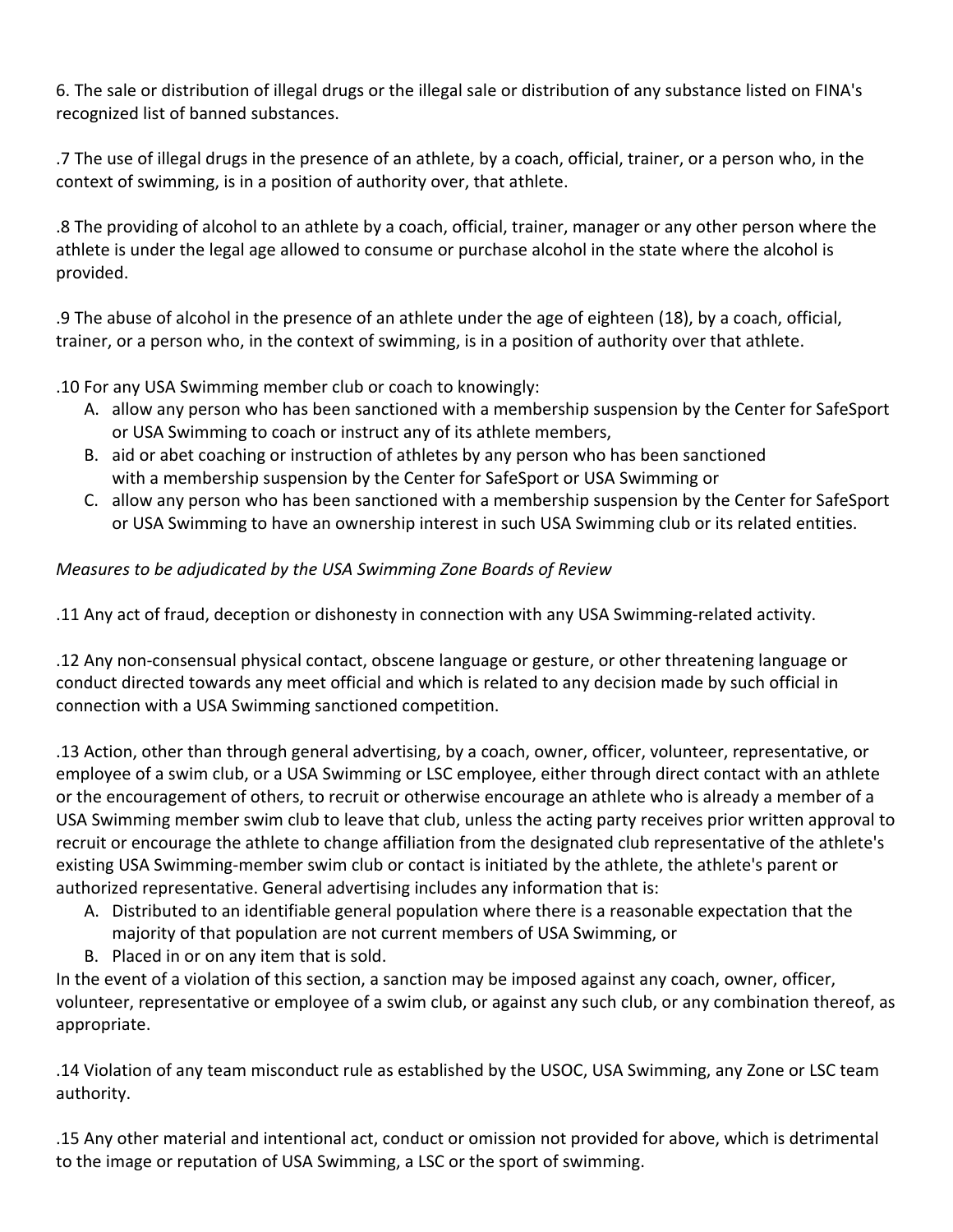*Measure to be adjudicated by the U.S. Anti‐Doping Agency* 

.16 Violation of the anti‐doping provisions set forth in 303.3.

*Measure to be adjudicated by the U.S. Center for SafeSport* 

.17 Violation of the SafeSport Code. [See page xxx]

# **ARTICLE 305 ATHLETE PROTECTION POLICIES**

The following policies related to Athlete Protection are mandatory components of the USA Swimming Code of Conduct:

**305.1** Inappropriate touching between an athlete and an adult non‐athlete member or Participating Non‐ Member (as defined in 401.1) is prohibited, including, but not limited to, excessive touching, hugging, kissing, and having an athlete sit on a non-family member adult's lap.

**305.2** Any inappropriate sexual conduct or advance, or other inappropriate oral, written, visual, or physical conduct of a sexual nature at any time, past or present toward any person under the age of eighteen (18) by (i) a coach member or other non‐athlete member, or (ii) any other adult participating in any capacity whatsoever in the activities of USA Swimming (whether such adult is a member or not) is prohibited.

**305.3** Any rubdown or massage performed on an athlete by any adult member or Participating Non‐Member, excluding the spouse, parent, guardian, sibling, or personal assistant of such athlete, is prohibited unless such adult is a licensed massage therapist or other certified professional. Any rubdown or massage performed at a swim venue by a licensed professional must be conducted in open/public locations and must never be done with only the athlete and licensed massage therapist in the room. Even if a coach is a licensed massage therapist, the coach shall not perform a rubdown or massage of an athlete under any circumstances.

**305.4** Use of audio or visual recording devices, including a cell phone camera, is not allowed in changing areas, rest rooms or locker rooms.

**305.5** Employees and volunteers of USA Swimming, Zones, LSCs and member clubs who interact directly and frequently with athletes as a regular part of their duties and individuals with any ownership interest in a member club must be non‐athlete members of USA Swimming and satisfactorily complete criminal background checks as required by USA Swimming. This does not apply to volunteers such as timers, marshals, computer operators, etc., who only have limited contact with athletes during a meet. Any individual who is banned, currently suspended or ineligible for membership is prohibited from serving as a timer, marshal, or computer operator, or otherwise being on deck at any time in connection with a USA Swimming activity.

## **305.6 TRAVEL**

.1 Regardless of gender, a coach shall not share a hotel room or other sleeping arrangement with an athlete unless the coach is the parent, guardian, sibling, or spouse of that particular athlete.

.2 Team managers and chaperones must be members of USA Swimming and have successfully passed a USA Swimming‐required criminal background check.